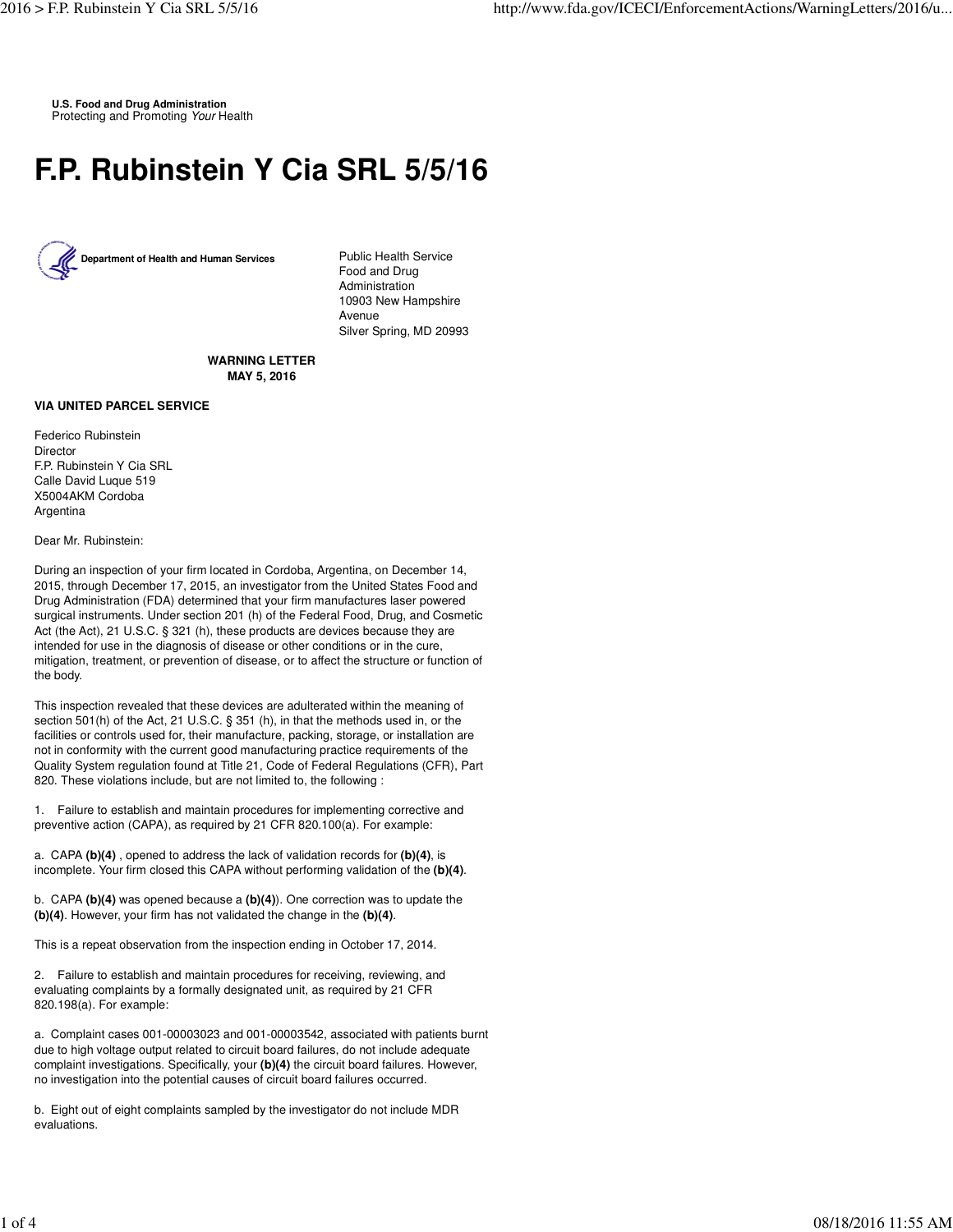c. Four complaints do not have the phone number of the complainant or the description of the complaint.

This is a repeat observation from the inspection ending in October 17, 2014.

3. Failure to establish and maintain procedures for validating the device design, as required by 21 CFR 820.30(g). For example:

a. Your firm has not performed software validation **(b)(4)**. These programs are used in the Starlight laser product family.

b. The software validation for **(b)(4)** is inadequate, in that the **(b)(4)**. This message occurs when either the maximum voltage (6V) is exceeded, or the actual voltage is higher than the reference voltage associated with the intensity selected by the operator.

4. Failure to establish and maintain procedures for verifying the device design, as required by 21 CFR 820.30(f). For example:

a. The verification test for radiation emission does not confirm that design outputs meet design inputs. The verification test for radiation emission from IEC 60601-1-2:2007 for the Starlight laser powered surgical instrument did not pass.

b. No verification testing is performed on packaging to ensure the Starlight lasers can withstand stresses encountered during shipping. Several complaints associated with printed circuit board failures shortly after the customer received the product are related to shipping damage.

5. Failure to ensure that where the results of a process cannot be fully verified by subsequent inspection and test, the process shall be validated with a high degree of assurance and approved according to established procedures, as required by 21 CFR 820.75(a). For example, your firm does not have process validation procedures. Additionally, your firm has not validated the process for **(b)(4)**, used when these supplied parts need rework.

6. Failure to validate computer software for its intended use according to an established protocol, when computers or automated data processing systems are used as part of production or the quality system, as required by 21 CFR 820.70(i). For example, your firm has not validated the following software used in its quality system:

- a. **(b)(4)**, used for complaint handling;
- b. **(b)(4)**, used for complaint handling by your firm's sales force; and
- c. **(b)(4)**, used for data analysis.

7. Failure to establish and maintain procedures to control environmental conditions, where they could reasonably be expected to have an adverse effect on product quality, as required by 21 CFR 820.70(c). For example, operators are not wearing **(b)(4)**.

8. Failure to establish and maintain procedures to ensure that all purchased or otherwise received product and services conform to specified requirements, as required by 21 CFR 820.50. For example:

a. Your firm has not documented the qualifications of its suppliers, consultants, or contractors.

b. Your firm's approved supplier list does not include three contractors/consultants used for software development and internal audits.

c. The approved supplier list lacks revision numbers, dates, and signatures.

9. Failure to ensure that all inspection, measuring, and test equipment, including mechanical, automated, or electronic inspection and test equipment, is suitable for its intended purposes and is capable of producing valid results, as required by 21 CFR 820.72(a). For example, your firm's procedures require measuring equipment to be calibrated annually. However, your firm could no provide calibration records for two pieces of measuring equipment **(b)(4)**.

This is a repeat observation from the inspection ending in October 17, 2014.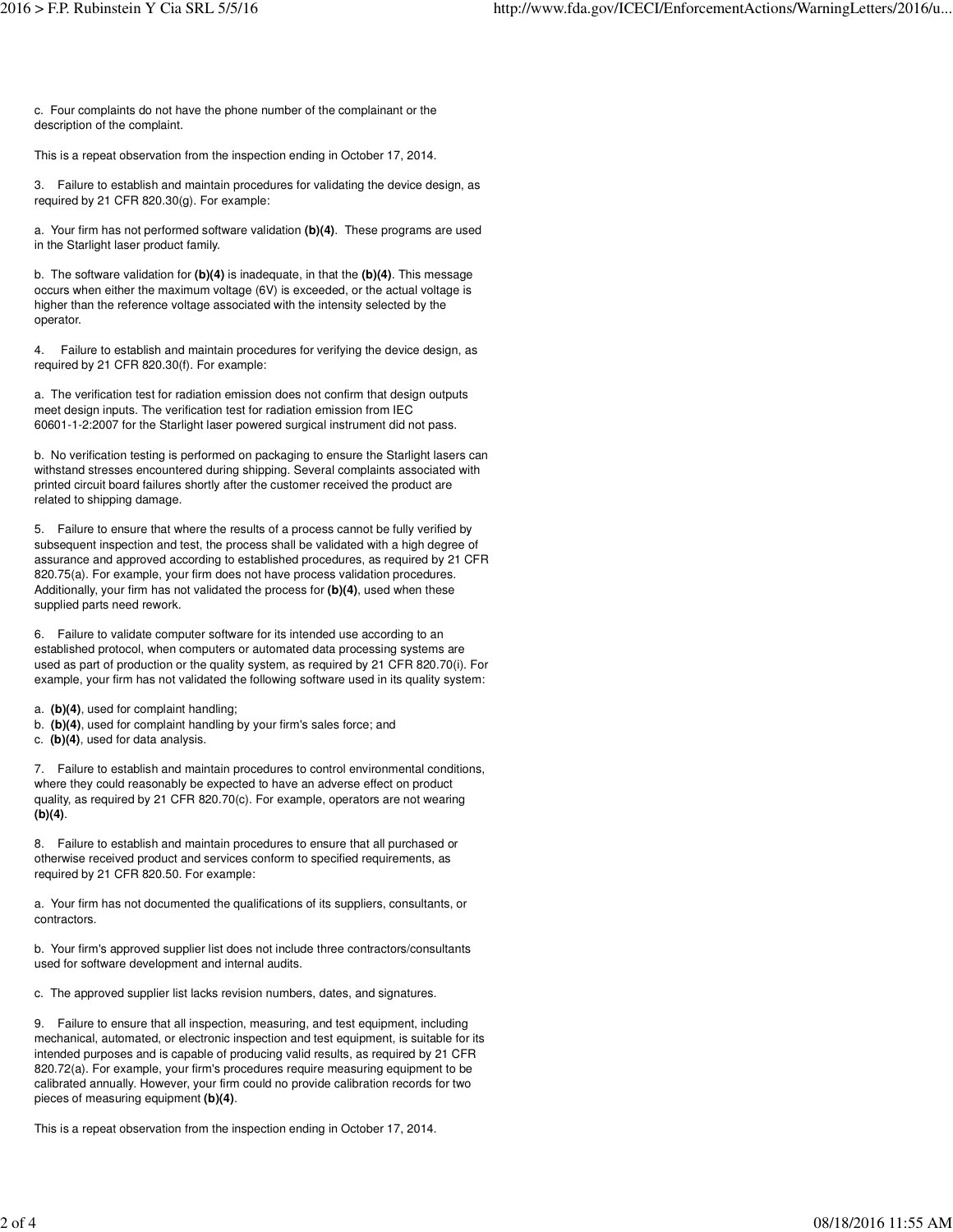10. Failure to review the suitability and effectiveness of the quality system at defined intervals and with sufficient frequency according to established procedures to ensure that the quality system satisfies the requirements of 21 CFR 820 and the manufacturer's established quality policy and objectives, as required by 21 CFR 820.20(c). For example, management with executive responsibility did not attend the management review meeting in 2015.

11. Failure to maintain device history records (DHRs), as required by 21 CFR 820.184. For example, DHRs for the Starlight laser powered surgical instrument do not show that the device is manufactured in accordance with the Device Master Record:

a. Documentation of circuit board testing for **(b)(4)** includes quality results **(b)(4)**. This finding affects **(b)(4)** DHRs total, including **(b)(4)**.

b. DHRs do not include primary identification labeling.

This is a repeat observation from the inspection ending in October 17, 2014.

In addition, FDA has noted nonconformances with regards to Subchapter C of the Act, Electronic Product Radiation Control, the requirements at 21 CFR 1000-1005, and the performance standards at 21 CFR 1010, 1040.10, and 1040.11. These nonconformanes include, but are not limited to, the following:

12. Failure to classify the laser product, as required by 21 CFR 1040.10(c). For example, the Starlight label states Class Ill but this classification is according to UNE-EN60601-2-57 2012. Your firm's Technical Director indicated that the classification is Class IV. There is no documentation on how your firm determined the product to be Class Ill.

13. Failure to affix to each laser the Warning logotype label, as required by 21 CFR 1040.10(g). For example, each Class IV laser product does not have affixed a label bearing the DANGER logotype specified in the regulation and bearing the wording "LASER RADIATION - AVOID EYE OR SKIN EXPOSURE TO DIRECT OR SCATTERED RADIATION" in the position specified in the regulation and bearing the wording "CLASS IV LASER PRODUCT" in the position specified in the regulation.

14. Failure to submit Annual reports for each year, as required by 21 CFR 1002.13. For example, your firm has not submitted Annual reports for 2013-2014 or 2014-2015.

15. Failure to submit Product reports for the Starlight dermatology laser prior to introduction into U.S. commerce, as required by 21 CFR 1002.10. For example, your firm has not submitted a Product report for the Starlight laser but shipped products.

Given the serious nature of the violations of the Act, the devices manufactured by your firm, including the laser powered surgical instruments, are subject to refusal of admission under section 801 (a) of the Act, 21 U.S.C. § 381 (a), in that they appear to be adulterated. As a result, FDA is taking steps to refuse entry of these devices into the United States, known as "detention without physical examination," until these violations are corrected. In order to remove the devices from detention, your firm should provide a written response to this Warning Letter as described below and correct the violations described in this letter. We will notify you regarding the adequacy of your firm's responses and the need to re-inspect your firm's facility to verify that the appropriate corrections and/or corrective actions have been made.

Also, U.S. federal agencies may be advised of the issuance of Warning Letters about devices so that they may take this information into account when considering the award of contracts. Additionally, premarket approval applications for Class Ill devices to which the Quality System regulation deviations are reasonably related will not be approved until the violations have been corrected.

Please notify this office in writing, within fifteen business days from the date you receive this letter, of the specific steps your firm has taken to correct the noted violations, including an explanation of how your firm plans to prevent these violations, or similar violations, from occurring again. Include documentation of the corrections and/or corrective actions (which must address systemic problems) that your firm has taken. If your firm's planned corrections and/or corrective actions will occur over time, please include a timetable for implementation of those activities. If corrections and/or corrective actions cannot be completed within fifteen business days, state the reason